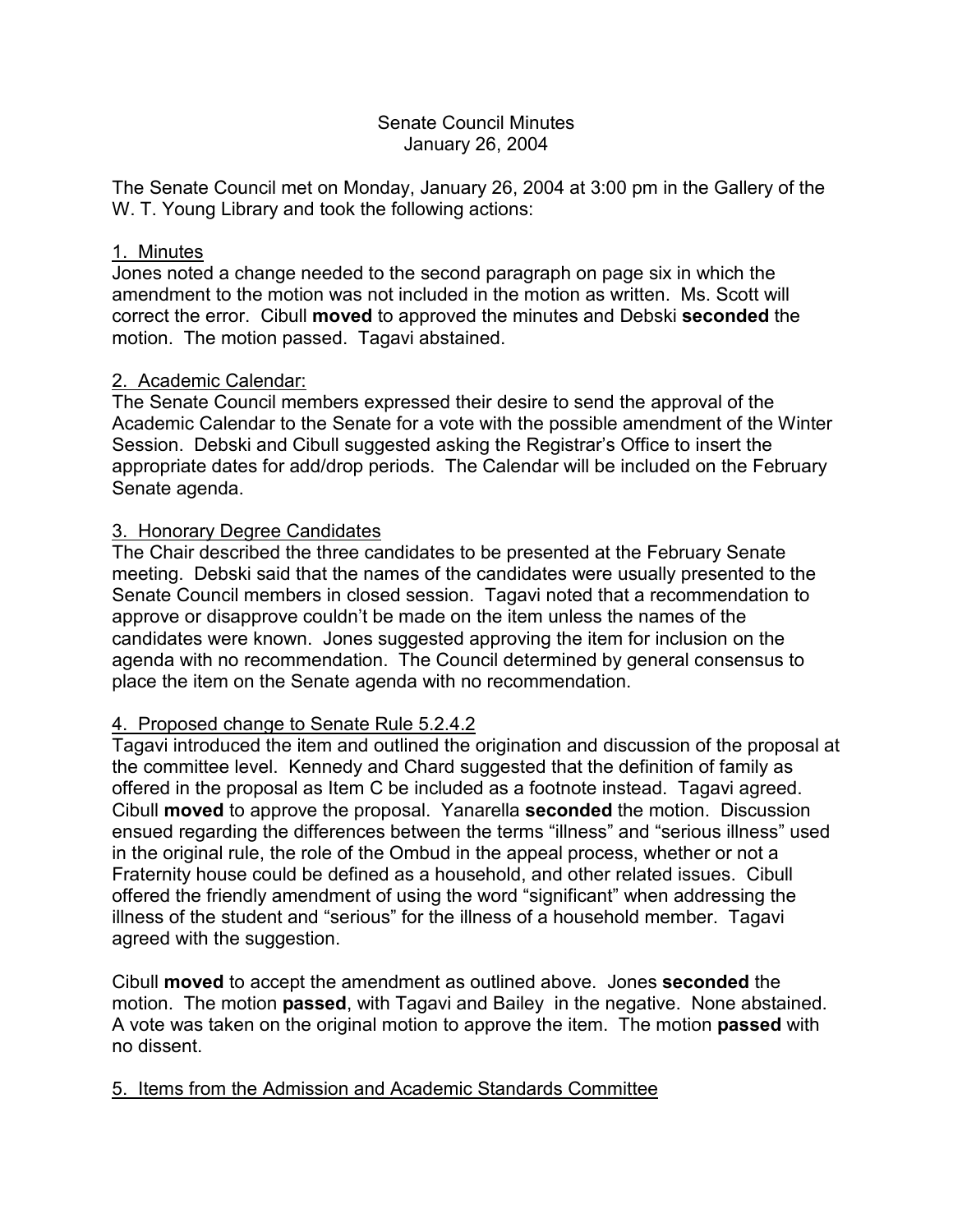The Chair introduced Walter Ferrier, Chair of the Admissions and Academic Standards Committee. Ferrier reported on three items. He began with the College of Pharmacy proposal to change its Academic Performance and Promotion guidelines and noted the Committee's unanimous recommendation of the proposal. The Senate Council members asked a variety of questions about the consistency in word choice, the definition of Pharmacy grade point average versus cumulative grade point average, and possible ambiguity in suspension policy. Ferrier said his committee had recommended a variety of changes to the proposal as it was written. Ms. Scott apologized for not providing a copy of the Committee's minutes in the Council members' packets.

The Chair suggested inviting the Dean of the college to a future Senate Council meeting to discuss the policy changes. Tagavi requested an underlined and struck-through version of the proposed policy. Ferrier said he would merge the proposal with the changes and will e-mail that document to Ms. Scott for e-mail dissemination to the Council members.

The second proposal recommended by the Committee was the GRE Admission Requirement, which was submitted by the Graduate Council. Jones noted the need to include language about the "approval of graduate faculty of the program", and said the Dean's signature on the bottom of an application would not constitute his or her approval of such a request, but would indicate that he or she was the person passing the request along to the Graduate School for consideration. The Senate Council members suggested other editorial changes: using the wording "program graduate faculty" throughout, changing "approved by the Dean" to "transmitted by the Dean", eliminating "before being submitted" and wording to indicate that the GRE is still required for fellowship applications. Jones made a **motion** to approve the proposal with the modified wording suggested by the Senate Council members. Tagavi **seconded**  the motion. The Chair called for a vote on the proposed wording and the modifications presented by the Senate Council members. The motion **passed** without dissent.

The final item from the Committee was the College of Fine Arts, Arts Administration Program Proposed Admission Requirements. Ferrier said the proposal was essentially a selective admission proposal and had been unanimously recommended by the Committee. He noted the proposal's use of a variety of admission criteria. Bailey asked if a rule existed prohibiting the use of cumulative grade point average as a criterion for program admission. The Chair noted the rule pertained to using the cumulative grade point average as the sole criterion for program admission.

After further discussion it was **moved** by Cibull and **seconded** by Tagavi to approve the proposal. The motion **passed** without dissent. Debski abstained.

Senate Rules 4.2.5 GRADUATE SCHOOL and the proposed 4.2.2.14 COLLEGE OF FINE ARTS will be forwarded the University Senate with a positive recommendation from the Senate Council. Upon Senate approval they will be forwarded to the Rules and Elections Committee for codification.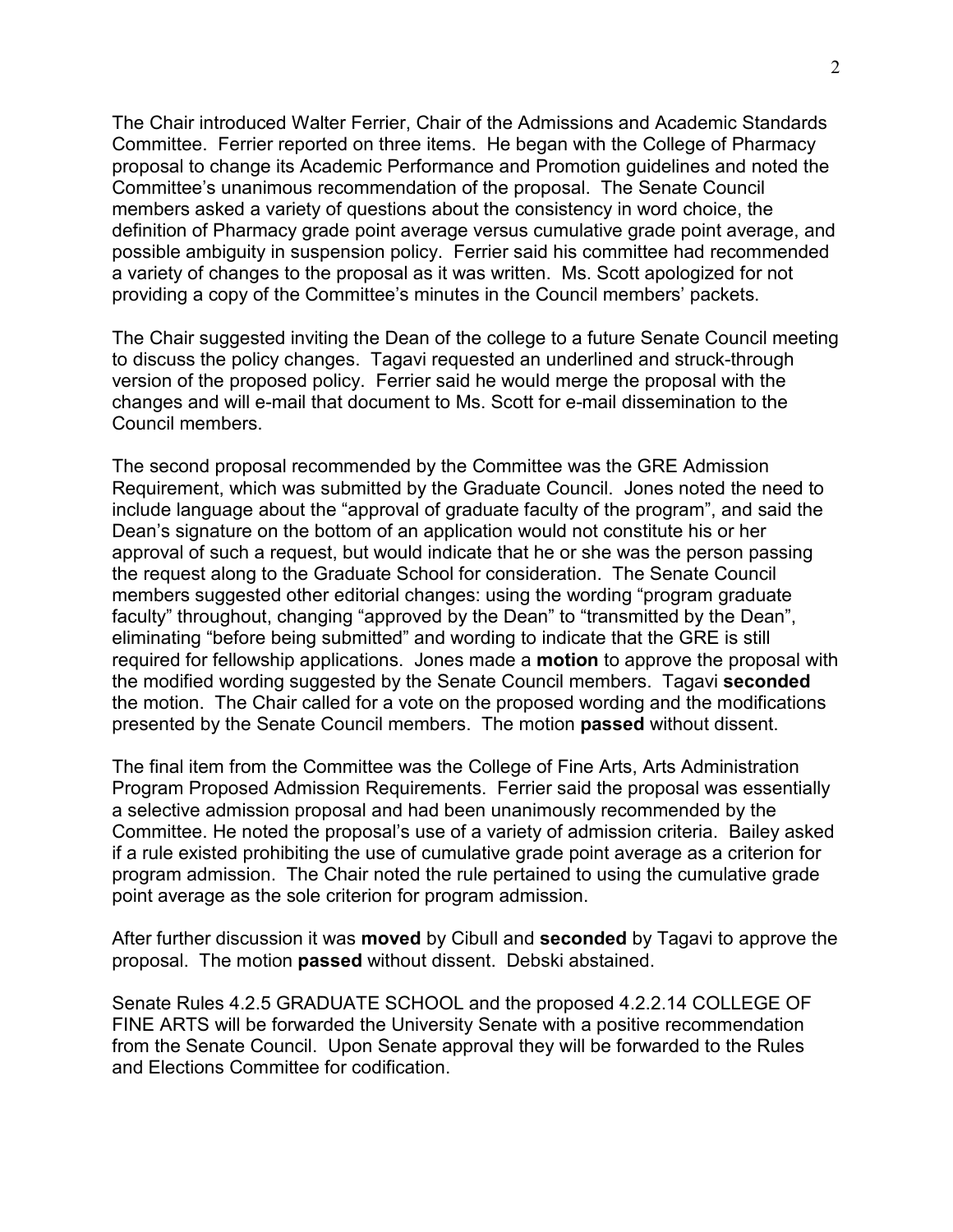#### Other Business:

Bailey requested that the Chair provide an update on the Honorarium issue discussed at the end of the Fall 2003 semester. The Chair said he had conversed with the EVPFA about this issue. Bailey requested the Chair share information about the issue with the Senate. The Chair will seek the EVPFA's approval to do so. Jones reminded the Senate Council members that the Provost will attend the next Senate meeting and may be prepared to address this issue. The Chair will ask the Provost if he plans to address this issue.

#### 6. University Senate Agenda

The agenda items were approved by the Senate Council members without a vote, with the small modification of removing the Pharmacy proposal.

#### 7. LCC/SACS Update

The Chair updated the Senate Council members on the Academic Affairs Committee (AAC) meeting which had taken place the preceding Wednesday. Kennedy said a draft resolution to cause the transfer of LCC to KCTCS was being drafted by the UK Legal team and suggested the Senate Council members give the draft a careful read. The Chair noted the AAC's interest in obtaining the Administration's help in drafting the resolution. He called the Council member's attention to the meeting notes in their packet which were drafted by Ms. Scott. The Chair called the KCTCS' Board of Regents resolution the "confounding factor" when considering the LCC Task Force's report and noted the disposition of the real property of LCC's current campus location was a source of contention between President Todd and President Kerley.

Saunier reported on a specially called LCC faculty meeting the preceding Friday. She said a quorum was present and a brief resolution voted upon and passed which made it clear to the Board of Trustees that the faculty of LCC wished to remain part of UK with separate accreditation. She noted the resolution asked the Board "to instruct Dr. Todd to do what was necessary to make that happen". Saunier also reported that another resolution addressing LCC's various concerns about moving into KCTCS had been presented, but the faculty had chosen to not discuss it, believing that to do so would weaken their position of opposition.

Kennedy noted that, no matter which action the Board took, no reorganization would occur without legislative action. Kennedy suggested that moving LCC to KCTCS might be the only means by which LCC can remain accredited.

The Chair noted President Todd's statement at the AAC meeting that he would negotiate with McCall to secure in writing a statement effectively undoing the portion of the Board of Regent's resolution pertaining to the transfer of faculty, staff, students and assets to KCTCS. Jones reminded the Council members that President Todd had still not accepted the Task Force's report and remained open to input.